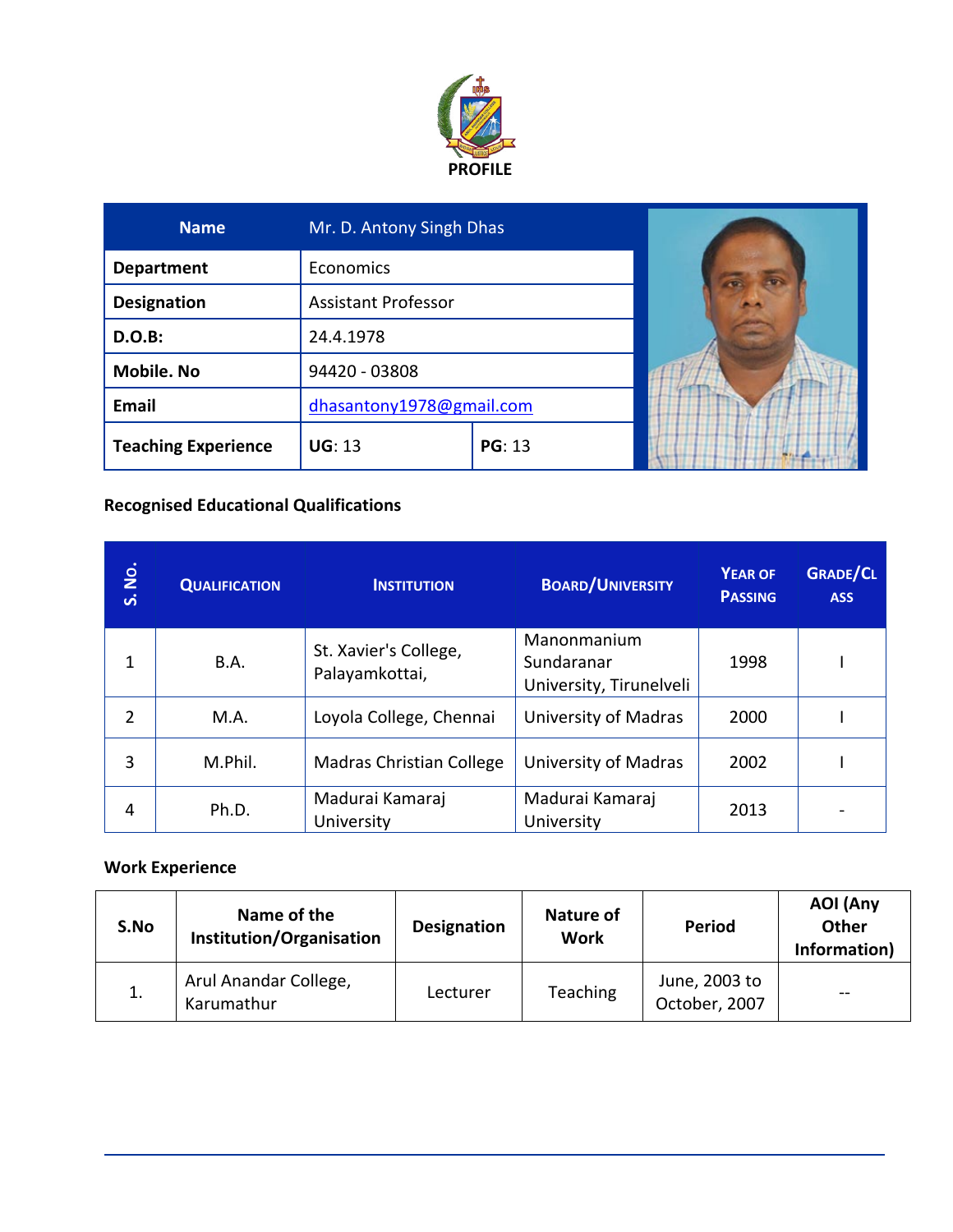| Title                                                                              | <b>Publisher</b>                              | Year | <b>Edition</b>           | <b>ISBN No</b>                  |
|------------------------------------------------------------------------------------|-----------------------------------------------|------|--------------------------|---------------------------------|
| <b>Brain teasers</b>                                                               | Department of<br>Economics                    | 2004 | $\overline{\phantom{0}}$ |                                 |
| Challenges of Indian Economy<br>in the Post-Liberalization<br>Scenario             | Associated<br>Publishers, Punjab              | 2008 | 1st                      | 81-8429-083-7                   |
| Issues in International<br>Economics (Edited Volume)                               | <b>Britto Publishing</b><br>House, Karumathur | 2009 | 1st                      | 978-81-906042-0-8               |
| Indian Economy and Inclusive<br>Growth (Edited Volume)                             | <b>Britto Publishing</b><br>House, Karumathur | 2009 | 1st                      | 978-81906042-7-7                |
| Global financial crisis & its<br>implications on Indian<br>economy (Edited Volume) | <b>Britto Publishing</b><br>House, Karumathur | 2010 | 1st                      | 978-81-906042-2-2               |
| An Analysis on the Export<br>Performance on Handicrafts in<br>India                | Shanlax Publishers,<br>Madurai                | 2014 | 1st                      | ISSN: 2319-961X,<br>vol.2, No.3 |

# **Publications (Contributions in Journals/Edited Books/Proceedings)**

# **Conference/Workshop/Seminar – Organized**

| SI.<br>No.     | <b>Name of the event</b>                                    | <b>Venue/Date</b>          |
|----------------|-------------------------------------------------------------|----------------------------|
| 1              | Recent Development in Economic Theory                       | Arul Anandar College, 2004 |
| $\overline{2}$ | <b>Issues in International Economics</b>                    | Arul Anandar College, 2008 |
| 3              | Inclusive Growth & Indian Economy                           | Arul Anandar College, 2009 |
| 4              | Global Financial Crisis and its Impact on Indian<br>Economy | Arul Anandar College, 2010 |
| 5              | Recent Insights in Economics                                | Arul Anandar College, 2010 |
| 6              | Analysis and Interpretation of Data in Research             | Arul Anandar College, 2011 |
| 7              | Rationale for Second Green Revolution                       | Arul Anandar College, 2012 |
| 8              | Governance and Development                                  | Arul Anandar College, 2015 |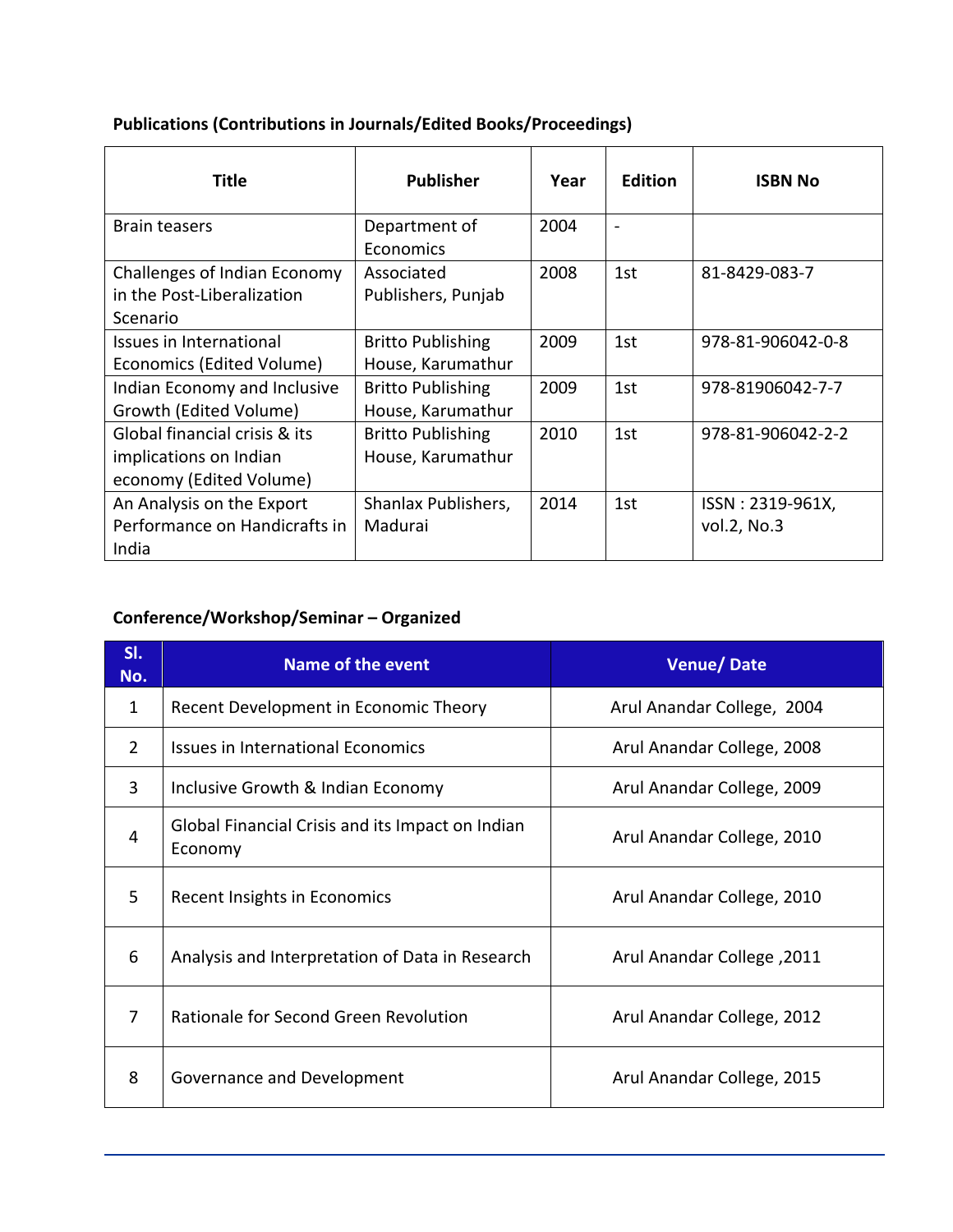| 9.  | Research Methodology for M.Phil Scholars in<br>Social Science                                           | Arul Anandar College, 2016 |
|-----|---------------------------------------------------------------------------------------------------------|----------------------------|
| 10. | Demonetisation: Issues and Implications                                                                 | Arul Anandar College, 2016 |
| 11. | A Critique of Economic Philosophy from Pre-<br><b>Classical to New-Classical</b>                        | Arul Anandar College, 2017 |
| 12. | <b>Statistical Package for Social Science</b>                                                           | Arul Anandar College, 2017 |
| 13. | Cultural Festival on Marx's Philosophical<br><b>Cultural and Economic Ideas: A Bicentenary</b><br>Quest | Arul Anandar College, 2018 |
| 14. | Centre-State Financial Relations in India                                                               | Arul Anandar College, 2019 |
| 15. | Towards a Five Trillion Dollar Economy                                                                  | Arul Anandar College, 2020 |

#### **Resource Person**

| Whether<br>Speaker/Moderator/<br><b>Panelists</b> | Title of the<br>Presentation      | Title of the<br>Seminar/Conference<br>/Workshop | Organising<br>institution and<br><b>Place</b>                            | Date/Year |
|---------------------------------------------------|-----------------------------------|-------------------------------------------------|--------------------------------------------------------------------------|-----------|
| Speaker                                           | Dummy Variable<br>and Logit Model | <b>Guest Lecture</b>                            | Sri Meenakshi<br><b>Government Arts</b><br>College for<br>Women, Madurai | 2019      |

# **Conference/workshop/seminar/Attended:**

| SI.<br><b>No</b> | Name of the event                     | <b>Place</b>                  | Date                                                   |
|------------------|---------------------------------------|-------------------------------|--------------------------------------------------------|
|                  | Econometrics for College Teachers and | Arul Anandar College,         | $21^{st}$ , $22^{nd}$ & $23^{rd}$                      |
|                  | <b>Scholars</b>                       | Karumathur,                   | <b>March 2007</b>                                      |
| 2                | Counseling and mentoring              | Xavier Board of Higher        | December 2007                                          |
|                  |                                       | Education in India, Bangalore |                                                        |
| 3                | Bioethics education: A Partnership    | Arul Anandar College,         | 7 <sup>th</sup> December                               |
|                  | between students and teachers         | Karumathur                    | 2010                                                   |
| 4                | Recent Insights in Economics          | Arul Anandar College,         | 10 <sup>th</sup> , 11 <sup>th</sup> & 12 <sup>th</sup> |
|                  |                                       | Karumathur,                   | <b>March 2010</b>                                      |